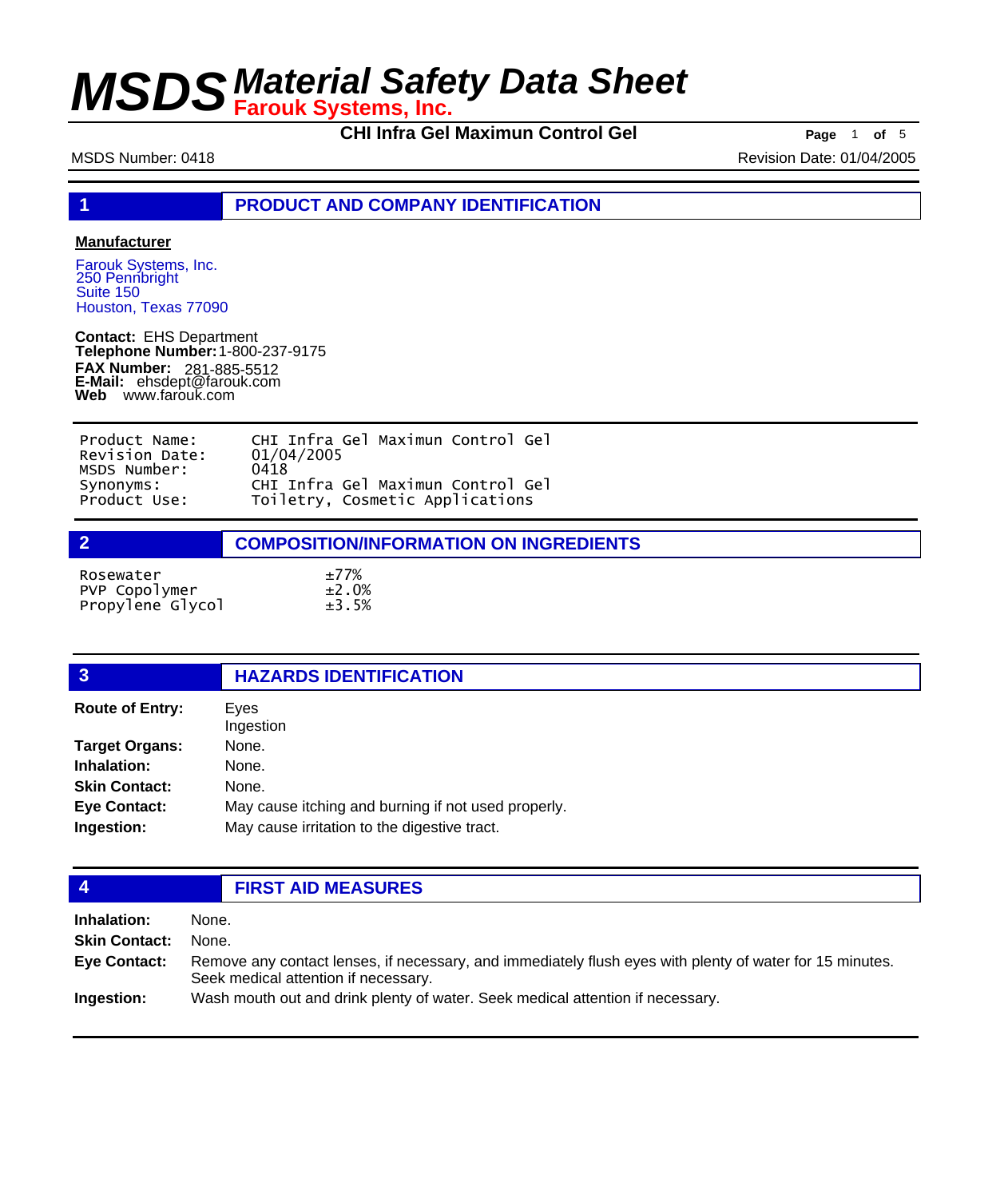**CHI Infra Gel Maximun Control Gel Page** <sup>2</sup> **of** <sup>5</sup>

MSDS Number: 0418 Revision Date: 01/04/2005

### **5 FIRE FIGHTING MEASURES**

FLASHPOINT AND METHOD: Not applicable. FLAMMABLE LIQUIDS: Not available. AUTO IGNITION TEMP: None. FLAMMABLE CLASS: None. BURNING RATE OF SOLID: Not available GENERAL HAZARDS: Evacuate personnel downwind of fire to avoid inhalation of fumes and smoke. EXTINGUISHING METHODS: Chemical type foam, CO2(Carbon Dioxide), Dry Chemical, Water Fog HAZARDOUS COMBUSTION PRODUCTS: None. FIRE FIGHTING PROCEDURES: This product is not flammable.However, hazardous decomposition and combustion products may be formed in a

fire situation. Cool exposed containers with water spray to prevent overheating. FIRE FIGHTING EQUIPMENT: Respiratory and eye protection are required for fire fighting personnel. Full protective equipment (Bunker Gear) and

self contained breathing apparatus (SCBA) should be used for all indoor fires and significant outdoor fires. For small outdoor fires, which may be easily extinguished with a portable fire extinguisher, use of a SCBA may not be needed.

## **6 ACCIDENTAL RELEASE MEASURES**

SMALL SPILL: When a spill occurs, use absorbent material on the substance. Dispose of the material according to all local, state and federal regulations. Always use an absorbent material when cleaning up a spill.

ENVIRONMENTAL PRECAUTIONS: Avoid run-off or release into sewers, stormdrains and waterways.

GENERAL PRECAUTIONS: Remove containers away from flammable materials.

## *HANDLING AND STORAGE*

Use appropriate personal protective equipment as specified in Section 8. Handle in a manner consistent with good household/personal techniques and practices. **Handling Precautions:** Keep containers/bottles securely sealed when not in use. Store in cool/dry conditions that do **Storage Requirements:**

not exceed room temperature. Try to store product in temperatures between 40°F to 120° F.

## **8 EXPOSURE CONTROLS/PERSONAL PROTECTION**

| <b>Engineering Controls:</b> | These recommendations provide general guideance for handling this product safely. Because<br>specific use conditions may vary, safety procedures should be developed for each specific<br>application of this product. When developing procedures, always consider potential waste,<br>disposal and personal safety issues. |  |
|------------------------------|-----------------------------------------------------------------------------------------------------------------------------------------------------------------------------------------------------------------------------------------------------------------------------------------------------------------------------|--|
| <b>Protective Equipment:</b> | EYES AND FACE: For reasonable foreseeable uses of this product, eye and face protection is not<br>reauired.<br>SKIN: For reasonable foreseeable uses of this product, skin protection is not required.<br>RESPIRATORY: For reasonable foreseeable uses of this product, respiratory protection is not<br>required.          |  |
|                              | EXPOSURE GUIDELINES: Overexposure is unlikely. Since all parameters cannot be foreseen, the                                                                                                                                                                                                                                 |  |

EXPOSURE GUIDELINES: Overexposure is unlikely. Since all parameters cannot be foreseen, the use of engineering controls to reduce exposure may be necessary.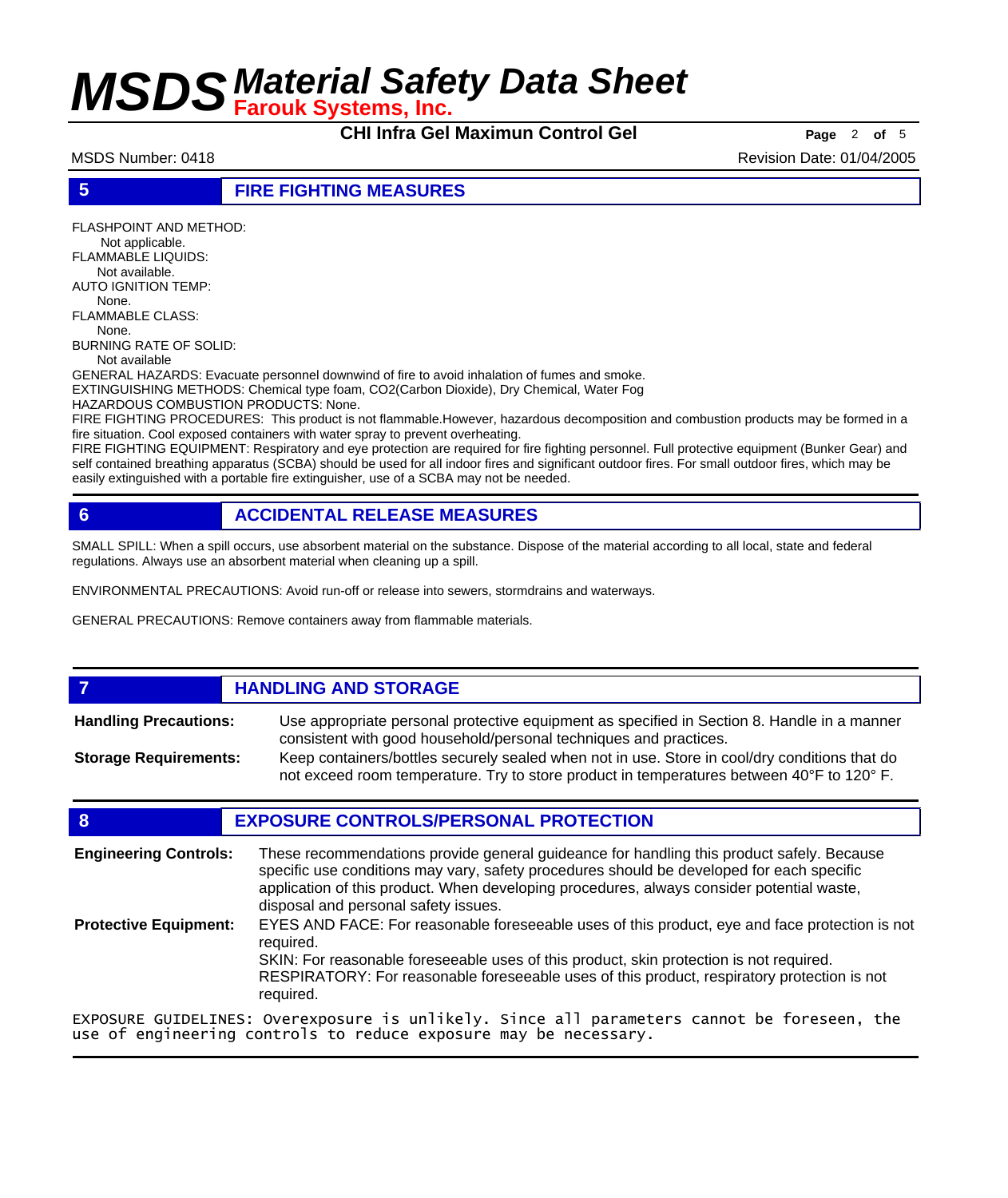**CHI Infra Gel Maximun Control Gel Page** <sup>3</sup> **of** <sup>5</sup>

MSDS Number: 0418 **Revision Date: 01/04/2005** Revision Date: 01/04/2005

### **9 PHYSICAL AND CHEMICAL PROPERTIES**

| Appearance:            | Almost clear, colorless liquid gel |
|------------------------|------------------------------------|
| <b>Physical State:</b> | Gelatinous                         |
| Odor:                  | Pleasant fragrance                 |
| pH:                    | $7.0 - 7.5$                        |
| <b>Vapor Pressure:</b> | N/A                                |
| <b>Vapor Density:</b>  | N/A                                |

**Boiling Point:** 212° F **Freezing/Melting Pt.:** N/A **Solubility:** Soluble in water. **Spec Grav./Density:** 1.05

| 10 <sub>1</sub>                               | <b>STABILITY AND REACTIVITY</b> |
|-----------------------------------------------|---------------------------------|
| <b>Stability:</b>                             | YES.                            |
| <b>Conditions to avoid:</b>                   | Extreme temperatures.           |
| Materials to avoid (incompatability):         | None.                           |
| Hazardous Decomposition products: None known. |                                 |
| <b>Hazardous Polymerization:</b>              | Will Not Occur.                 |
|                                               |                                 |

### **11 TOXICOLOGICAL INFORMATION**

ACUTE: DERMAL LD50: Not available. ORAL LD50: Not available. INHALATION LC50: Not available. EYE EFFECTS: This product may cause irritation to eyes if not used under normal conditions. TARGET ORGANS: NONE. SENSITIZATIONS: Not available. CARCINOGENICITY: IARC: Listed by IARC - No. NTP: Listed by NTP - No. OSHA: Listed by OSHA - No.

MUTAGENICITY: Not available. REPRODUCTIVE EFFECTS: None. TERATOGENIC EFFECTS: Not available.

## **12 ECOLOGICAL INFORMATION**

ENVIRONMENTAL DATA: Not available. ECOTOXICOLOGICAL INFO: Not available. DISTRIBUTION: Not available. CHEMICAL FATE INFO: Not available.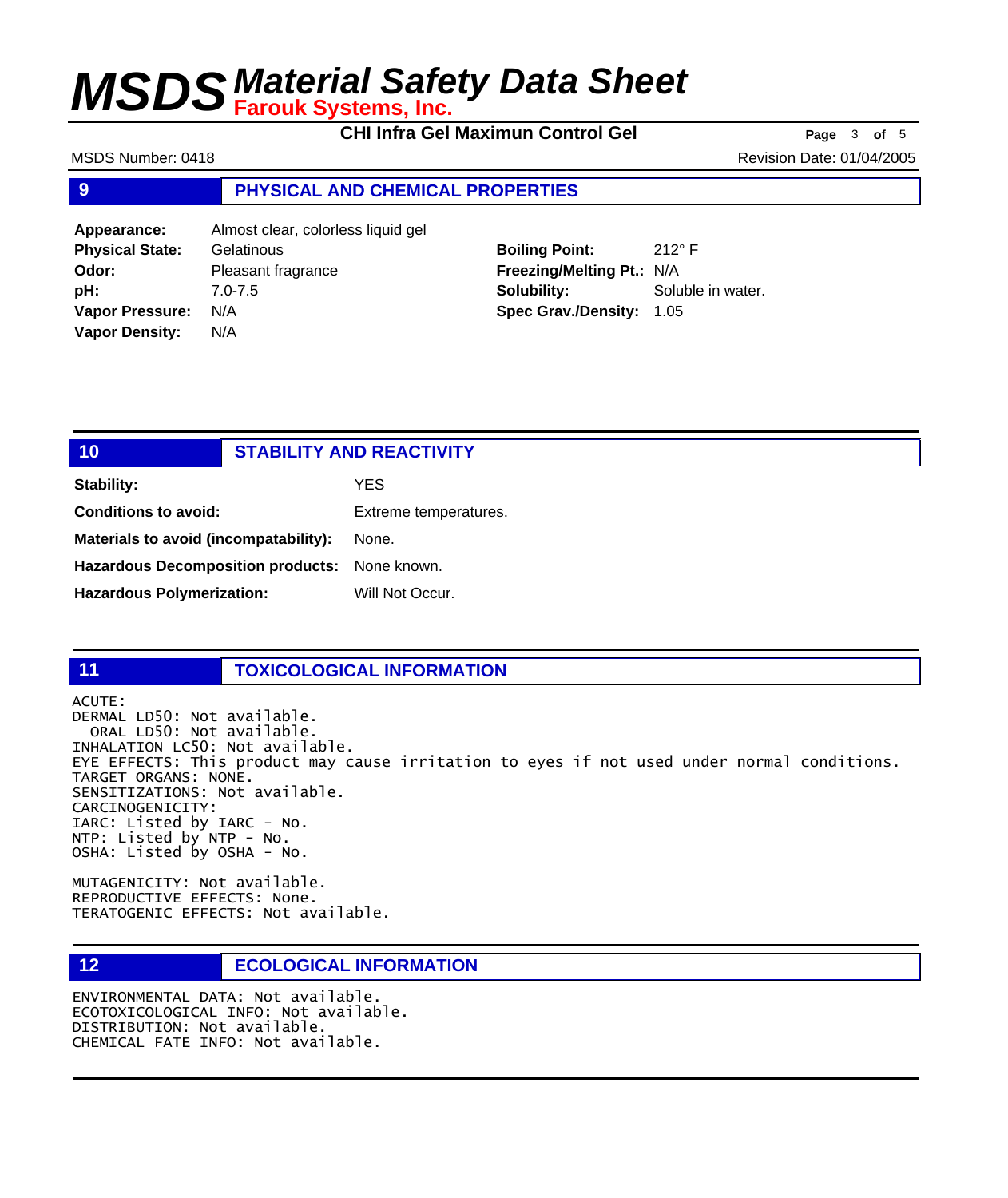**CHI Infra Gel Maximun Control Gel Page** <sup>4</sup> **of** <sup>5</sup>

MSDS Number: 0418 Revision Date: 01/04/2005

### **13 DISPOSAL CONSIDERATIONS**

US EPA Waste Number and Descriptions:

DISPOSAL METHOD: Controlled release of diluted product into a biological wastewater treatment plant. COMPONENT WASTE NUMBER: No EPA Waste Numbers are applicable for this product's components. DISPOSAL INSTRUCTIONS: Dispose of waste material according to local, state and federal rules and regulations.

**14 TRANSPORT INFORMATION**

This product is not regulated as a hazardous material by the United States (DOT) or Canadian (TDG) transportation regulations.

DOT CLASSIFICATION: Shipping Name: CHI Infra Gel Maximun Control Gel. Class: None. Non-regulated, non-hazardous

IMDG CLASSIFICATION: Shipping Name: CHI Infra Gel Maximun Control Gel. Class: None. Non-regulated, non-hazardous

IATA CLASSIFICATION: Shipping Name: CHI Infra Gel Maximun Control Gel. Class: None. Non-regulated, non-hazardous

1-800-424-9300 1-703-527-3887 Inside the United States CHEMTREC

## **15 REGULATORY INFORMATION**

UNITED STATES: SARA TITLE III (Superfund Amendments and Reauthorization Act) 311/312 HAZARD CATEGORIES Fire: No. Pressure Generating: No. Reactivity: No. Acute: No. 313 REPORTABLE INGREDIENTS: Not applicable. TITLE III NOTES: None. CERCLA(Comprehensive Response, Compensation, and Liability Act) CERCLA RQ: None. TSCA(Toxic Substance Release Act) TSCA REGULATORY: All ingredients are listed in the TSCA Inventory. CANADA: WHMIS(WORKER HAZARDOUS MATERIAL INFORMATION SYSTEM) This product is WHMIS controlled. CANADIAN INGREDIENT DISCLOSURE LIST: Propylene Glycol. CANADIAN ENVIRONMENTAL PROTECTION ACT: All intentional ingredients are listed on the DSL(Domestic Substance List). EUROPEAN COMMUNITY: EU REGULATORY: All intentional ingredients are listed on the European's EINECS Inventory. STATE REGULATIONS: Not available. LOCAL REGULATIONS: Not available.